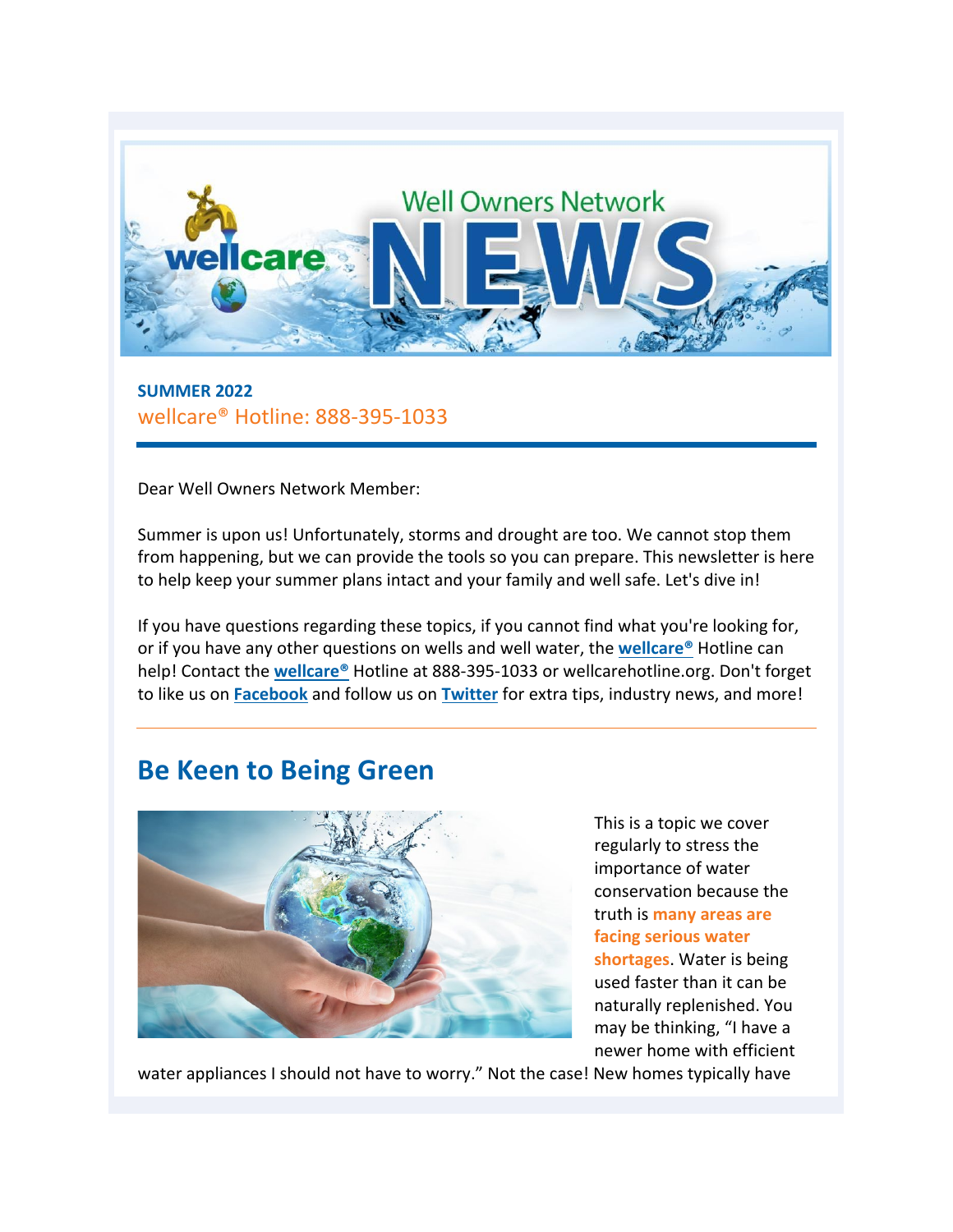more efficient fixtures and use less water, but they usually have more fixtures bathrooms, garbage disposal, whirlpool tub, hot tub, or swimming pool - that consume greater quantities of water. This article is intended to help all well owners with all styles of homes take steps to reduce water use, safeguard their drinking water supply, save money, and protect the environment. Trust us, you do not want to wait until a prolonged drought or water shortage creates a water emergency like a dry well!

#### **Average Water Use**

The average family uses more than 300 gallons of water per day at home and 70 percent of this use occurs indoors. Efforts to reduce water consumption are especially important if you have a low yielding well (less than 5 gallons a minute), if you live in a drought region, or in an area of rapid development where groundwater supplies are strained. The following chart shows average indoor water uses with no conservation measures to help you make an informed decision on where you can save water! Keep an eye on the **[Drought Monitor map](https://www.drought.gov/)** throughout the dry months.



### **Conduct a Household Water Audit**

A household water audit is an evaluation of how much water is used and how much water can be saved. This is important for well owners since they do not have a water bill that provides this information. Conducting a water audit involves calculating water usage first. This **[Water Footprint Calculator](https://www.watercalculator.org/wfc2/q/household/)** can help. It is very thorough and upon completion, you can have the report emailed to you. You can compare your results with the chart on the previous page. Consider what the reasons may be for high levels of water use. Are fixtures leaking or are appliances old and inefficient? Or is it the way you use the water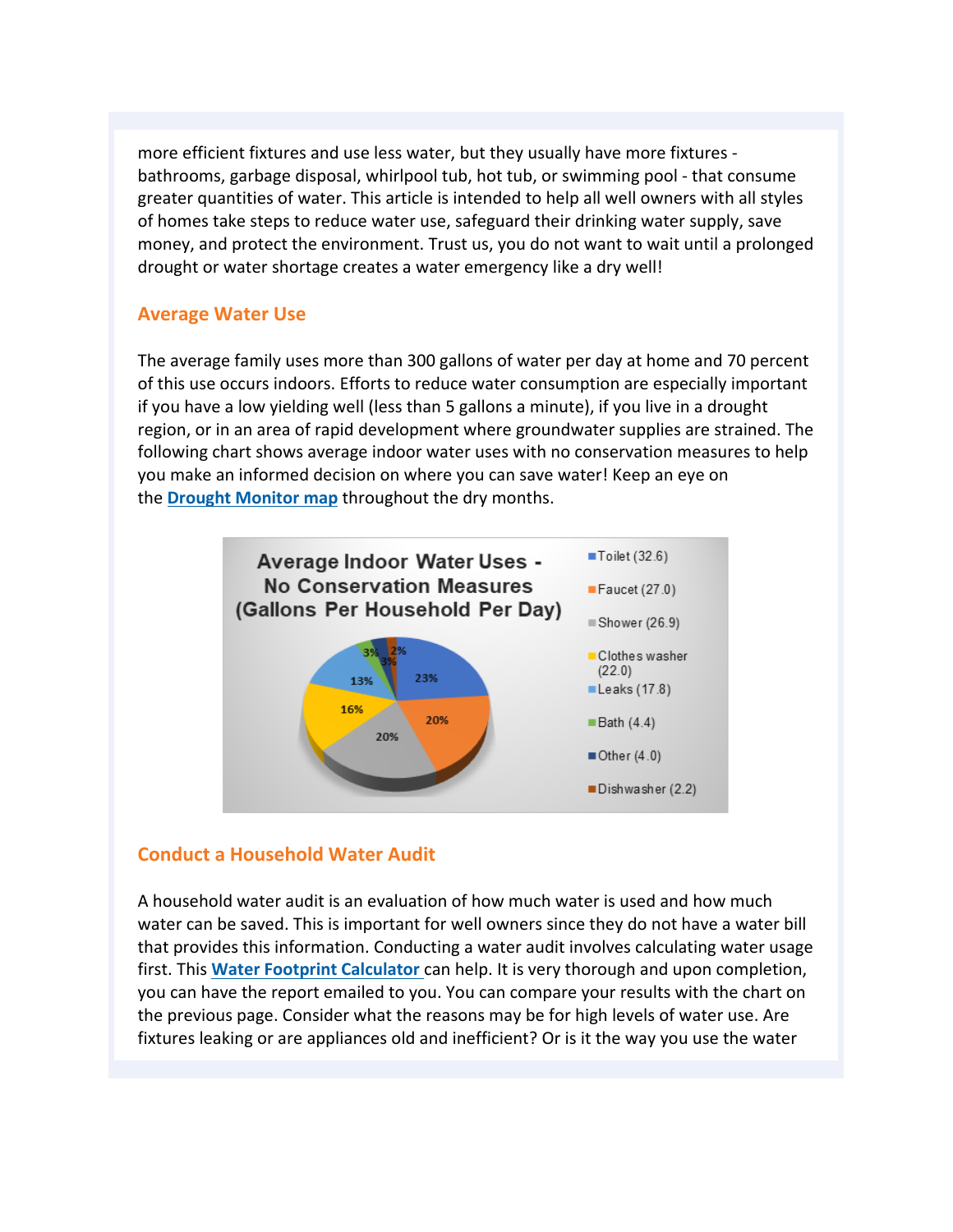(e.g., long showers, half-full loads of laundry)? Continue your water audit by reading through the following simple ways to save water in and around your home.

### **Change Behavior**

Small changes in behavior can also reap major benefits in water conservation and save money by reducing wear and tear on your well and septic system. Just think about the hundreds of gallons of water you are pumping from your well each day to your home. That water is then released from your home which goes to your septic system. These heavy uses will eventually cause expensive repair or replacement and exhaust groundwater resources. Limit demand by spreading out your daily and weekly water uses, such as bathing, watering the garden, and washing dishes or clothes. Remember, even seemingly small measures can save thousands of gallons of water per year. Try using some (or all!) these methods to save:

#### *Inside*

- Turn off the tap when brushing teeth, shaving, or scrubbing.
- Use the sink, not running water, to rinse your razor.
- Do not use the toilet as a wastebasket.
- Take shorter showers.
- Keep a pitcher of drinking water in the refrigerator rather than running the tap.
- Run the clothes washer and dishwasher only with full loads.

#### *Outside*

- DO NOT use your well to fill pools, hot tubs, or for other large uses. Use a water delivery service instead.
- Water during the coolest part of the day, preferably in the early morning, to reduce evaporation. Most established lawns and gardens need just one hour of deep watering once a week to remain healthy. Remember to water just the grass, not the pavement!
- Set the lawnmower to 3 inches. Longer grass allows less evaporation and shades the roots from drying out so quickly.
- In the garden, switch from sprinklers to soaker hoses.
- Look for native perennial plants and grass seeds at the garden center. These require much less water, particularly in drier climates than tropical annuals.
- Use mulch to retain water in the soil and reduce thirsty weeds.
- Fit all hoses with a sprayer to control flow.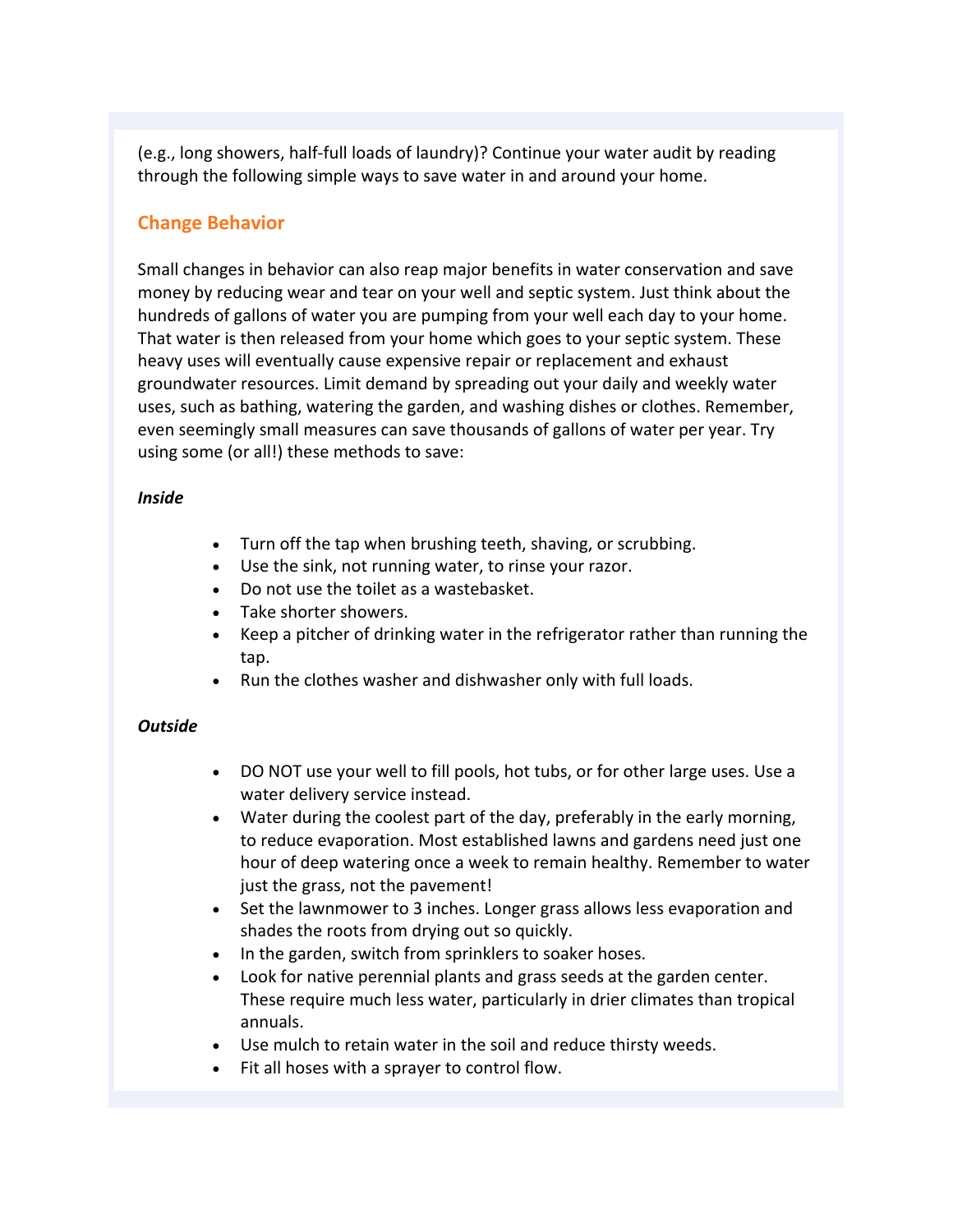- Use a broom, not a hose, to clear debris from sidewalks.
- Wash the car with soap and water from a bucket.

Continue reading our *[Water Conservation](https://wellcarehotline.org/download/wellcare_information_sheets/other_information_sheets/Water-Conservation.pdf)* **[information sheet](https://wellcarehotline.org/download/wellcare_information_sheets/other_information_sheets/Water-Conservation.pdf)** for additional measures you can take in and around your home.

# **Water you doing while storms are brewing?**



We hope you are preparing! It only takes one flood, one hurricane, one tornado, or one wildfire to wreak havoc. If you are not prepared, you should take action now to **#bestormready**.

#### **Hurricane Preparedness**

Hurricanes can happen along any US coastal area or any territory in the Atlantic or Pacific oceans. The Atlantic hurricane season runs from June 1 to November 30. The Eastern Pacific hurricane season runs from May 15 to November 30 and the Central Pacific hurricane season runs from June 1 to November 30. Hurricanes are not just a coastal problem. Rain, wind, floodwater, and tornadoes can happen far inland from where a hurricane or tropical storm makes landfall. Prepare your family and home before disaster strikes! For more information go to **[ready.gov/hurricanes](https://www.ready.gov/hurricanes)**.

#### **Wildfire Ready**

Wildfires are unplanned and dangerous. Fires can devastate natural areas and spread quickly through communities. You cannot prevent damage, but you can take steps to be ready for a wildfire. Visit **[ready.gov/wildfires](https://www.ready.gov/wildfires)**.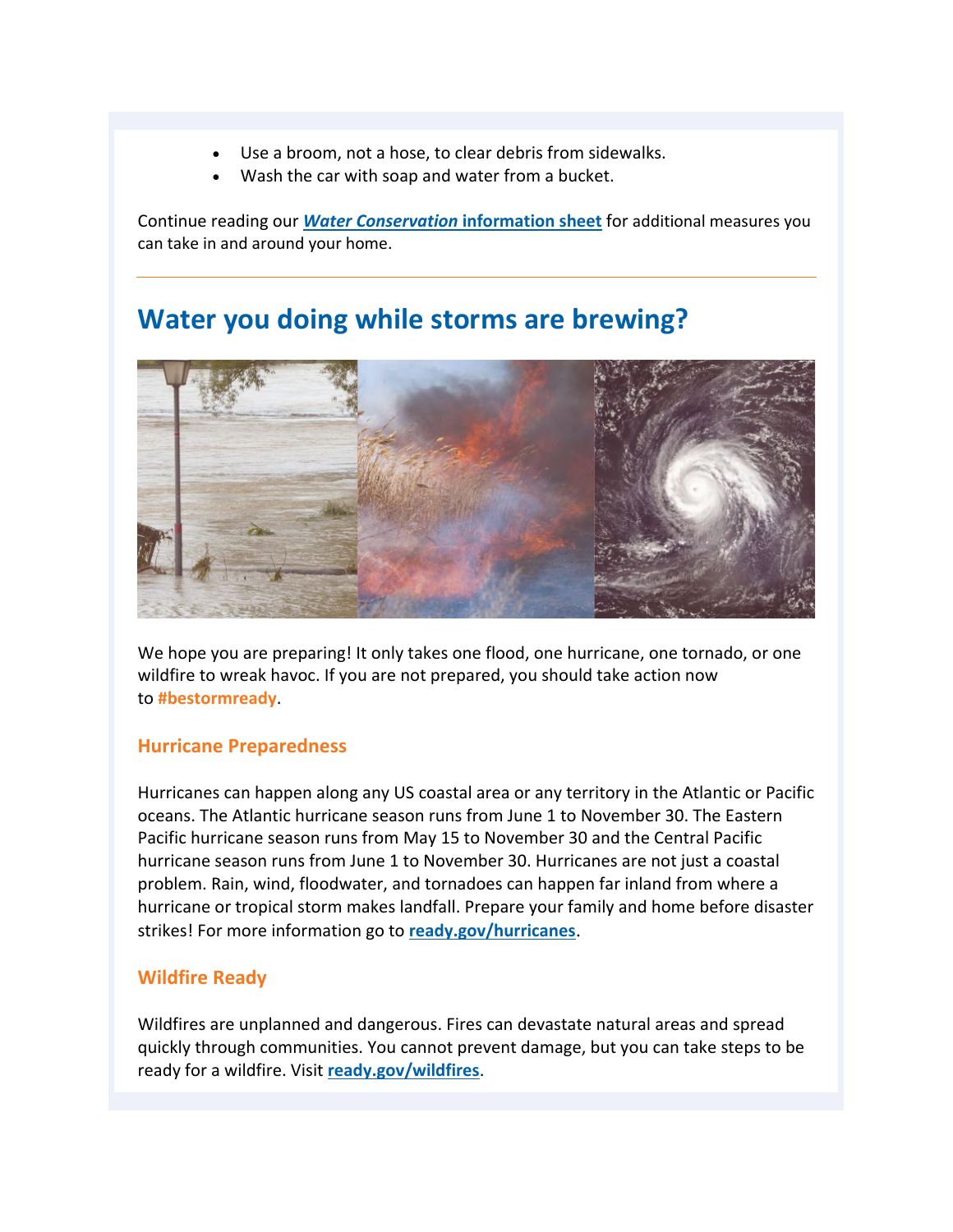Helpful resources for before and after the storm or wildfire can also be found on our **[Emergencies page](https://wellcarehotline.org/emergency-agencies/)**.

Like us or follow us on **[Facebook](https://www.facebook.com/wellcareWellOwnersNetwork)** for more **#bestormready** tips.

# **Zinc at the Sink**



Zinc is a necessary nutrient for your body in small amounts. Zinc is known for being in many nutritional supplements, used in plumbing and batteries, and in penny production. **Did you know you can also have zinc in your water?** It's true.

Zinc can be found naturally in air, soil, and **water**, and enter the environment through anthropogenic activities like mining and metal processing. Elevated levels of zinc in drinking water may cause the water to have a milky, chalky, or turbid appearance and a metallic or bitter taste. Testing your well water is important to ensure your water quality is safe for you and your family. You should test for zinc initially and monitor any level found annually thereafter. Contact your state or local health department or use **[our](https://wellcarehotline.org/well-water-testing-contractors/)  [interactive map](https://wellcarehotline.org/well-water-testing-contractors/)** for a list of state-certified laboratories in your area.

Download our **[Zinc & Well Water information sheet](https://wellcarehotline.org/download/wellcare_information_sheets/potential_groundwater_contaminant_information_sheets/Zinc.pdf)** for more information.

# **Hotline HOT Topic:** Location, Location, Location

### *How do I locate the water well on my property?*

Many states have water well records or maps online that you can search. If you are unable to find records, look for a wellhead above ground (see our **[sample well diagram](https://wellcarehotline.org/well-diagram/)**) or follow